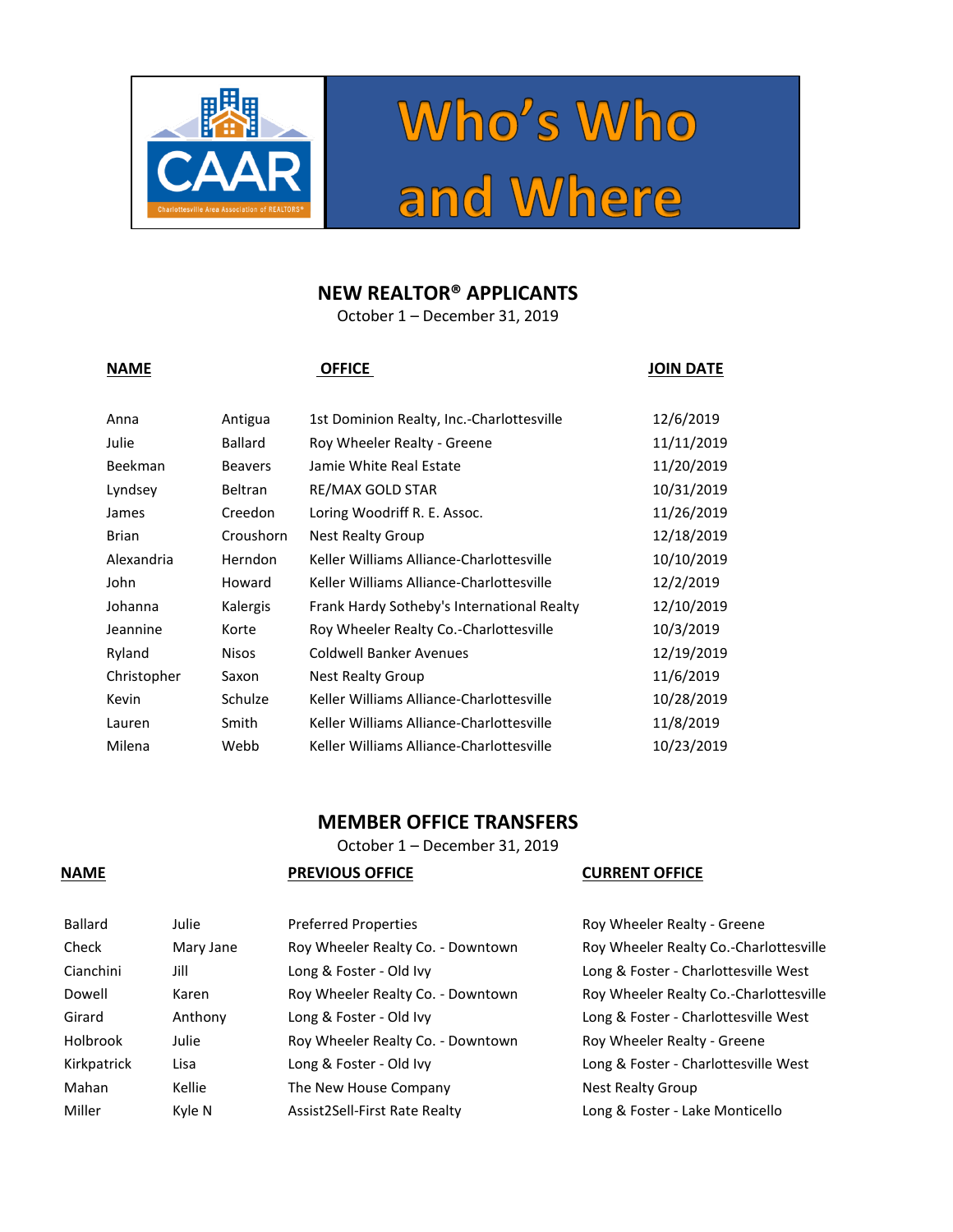| <b>Morris</b>  | Melissa G | 1st Dominion Realty, Inc.-Charlottesville | <b>Charlottesville Solutions</b>           |
|----------------|-----------|-------------------------------------------|--------------------------------------------|
| <b>Morris</b>  | Melissa G | <b>Charlottesville Solutions</b>          | Akarion Realty - Fluvanna                  |
| Nicholson      | James     | Keller Williams Realty                    | The Hogan Group Real Estate                |
| O'Grady Filer  | Patricia  | Frank Hardy Sotheby's Int. Realty-Orange  | Frank Hardy Sotheby's International Realty |
| Peery          | Wendy     | Keller Williams Alliance-Charlottesville  | Roy Wheeler Realty - Greene                |
| <b>Perkins</b> | Susan     | Keller Williams Alliance-Charlottesville  | Virginia Land Company                      |
| Ramey          | Denise    | Long & Foster - Old Ivy                   | Long & Foster - Charlottesville West       |
| Ramsey         | Robert H  | Roy Wheeler Realty Co. - Downtown         | Roy Wheeler Realty - Greene                |
| Reed           | Richard   | Long & Foster - Old Ivy                   | Long & Foster - Charlottesville West       |
| Shannon        | Laurie    | RE/MAX Realty Specialists-Charlottesville | Keller Williams Alliance-Charlottesville   |
| Sheldon        | Aaron     | Montague Miller & Co - Westfield          | Keller Williams Alliance-Charlottesville   |
| Smith          | Kevin L   | Long & Foster - Old Ivy                   | Real Estate III Commercial Properties      |
| Taylor         | Faye P    | <b>Caton Properties</b>                   | Stevens & Company-Crozet                   |
| White          | Sherri    | Keller Williams Realty                    | The Hogan Group Real Estate                |
| Woodson        | Angie     | <b>Charlottesville Solutions</b>          | Akarion Realty - Fluvanna                  |

## **NEW SINGLE & GROUP AFFILIATE MEMBERS & OFFICES**

October 1 – December 31, 2019

| <b>NAME</b>             |                 | <b>OFFICE</b>                                                             | <b>MEMBER TYPE</b> |
|-------------------------|-----------------|---------------------------------------------------------------------------|--------------------|
| Ricardo<br><b>Robin</b> | Duran<br>Kaczka | UVA Community Credit Union & Member Options Affiliate Group<br>NaborForce | Affiliate          |

## **REALTOR® & AFFILIATE MEMBERS WHO WENT INACTIVE**

October 1 – December 31, 2019

| <b>NAME</b> |                  | <b>OFFICE</b>                              | <b>Member Type</b> |
|-------------|------------------|--------------------------------------------|--------------------|
| Thelma      | Bailey           | 1st Dominion Realty, Inc.-Charlottesville  | <b>REALTOR</b>     |
| Cathy       | Ballew           | Keller Williams Realty                     | <b>REALTOR</b>     |
| Grant       | <b>Bates</b>     | Colliers International Virginia, LLC       | <b>REALTOR</b>     |
| Robert      | <b>Bollinger</b> | Roy Wheeler Realty Co. - Downtown          | <b>REALTOR</b>     |
| Andrew      | <b>Boninti</b>   | Colliers International Virginia, LLC       | <b>REALTOR</b>     |
| Mark        | <b>Brashears</b> | Montague Miller And Co.-Amherst            | <b>REALTOR</b>     |
| Linda       | <b>Broadbent</b> | Real Estate III - North                    | <b>REALTOR</b>     |
| William     | Cobb             | Jos. T. Samuels, Inc.                      | <b>REALTOR</b>     |
| John        | Cruthirds        | Frank Hardy Sotheby's International Realty | <b>REALTOR</b>     |
| Nina        | Deemer           | Deemer Appraisal Services                  | <b>REALTOR</b>     |